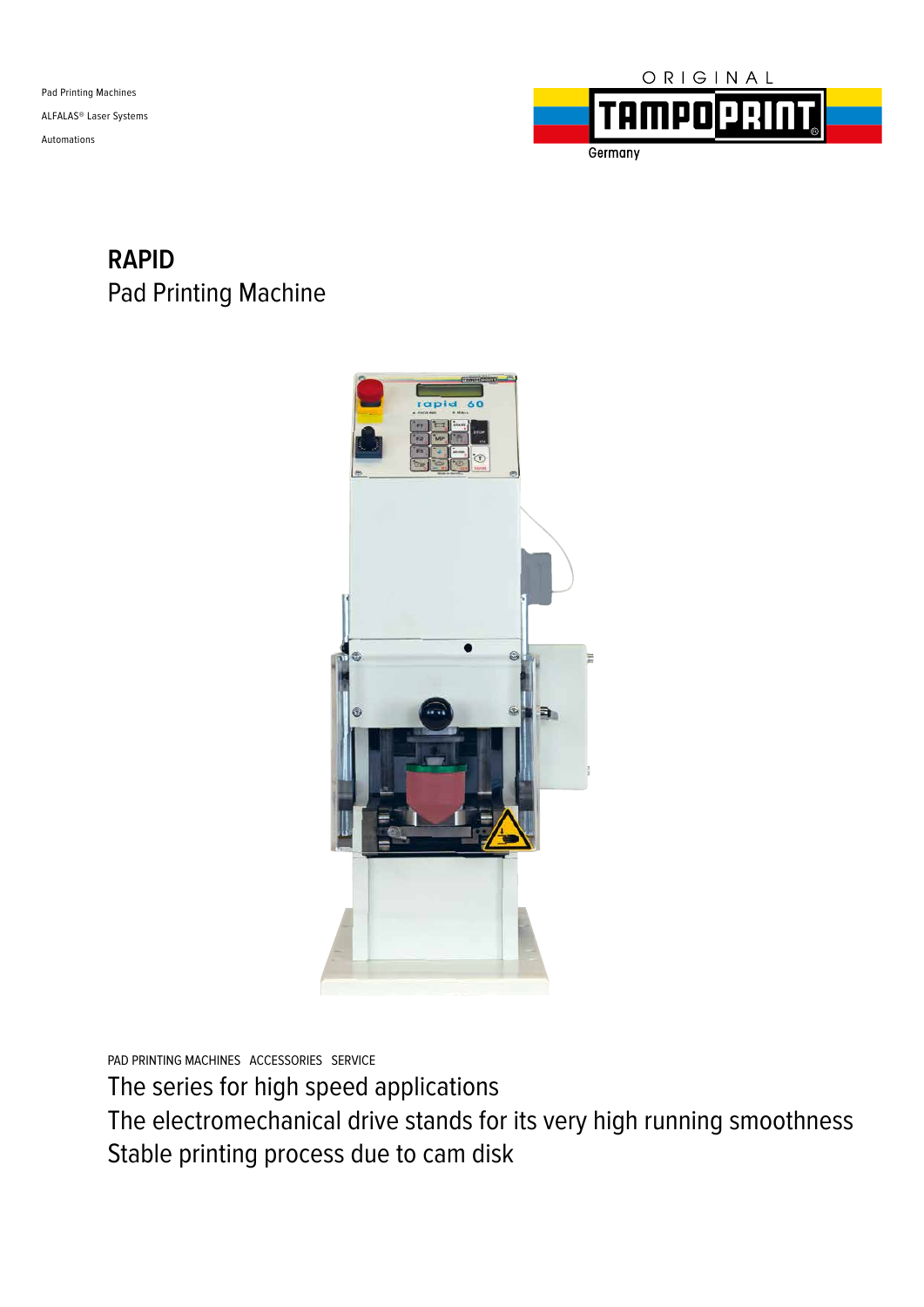#### Standard Pad Printing Machines

## **RAPID** Series

High requirements are the core competence of the **RAPID** machine series. At home in the construction of automated systems with very high performance requirements.

An energy-efficient electromechanical drive with extremely quiet running for precision designed printing motifs will guarantee your additional benefit. The integrated membrane keyboard offers a number of setting options and makes it possible to coordinate the machine exactly to your customer-specific task.

All models in the **RAPID** series are available optionally with a side-mounted or space-saving front-mounted ink residue pick-up system. To allow a better refitting, the ink residue pick-up system can be rotated upwards.

The **RAPID 3000/60-1** without its own drive is available for special applications. It can be driven externally via a chain wheel or drive belt.

A machine series which was designed for a **24-hour continuous use**.



Built-in model for automations, for external drive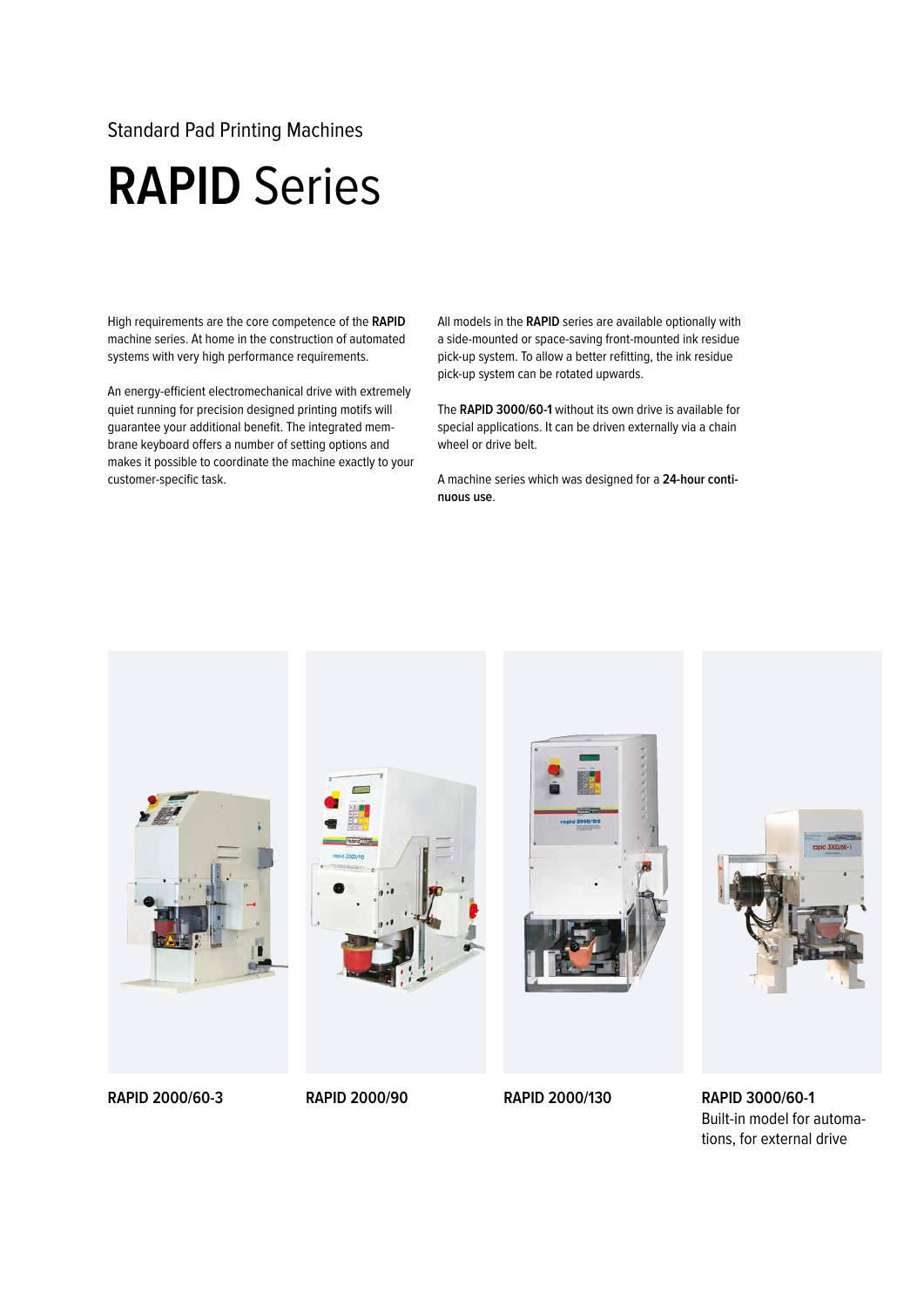RAPID Series

# **Focus on stability**



**With pad printing** it becomes portionable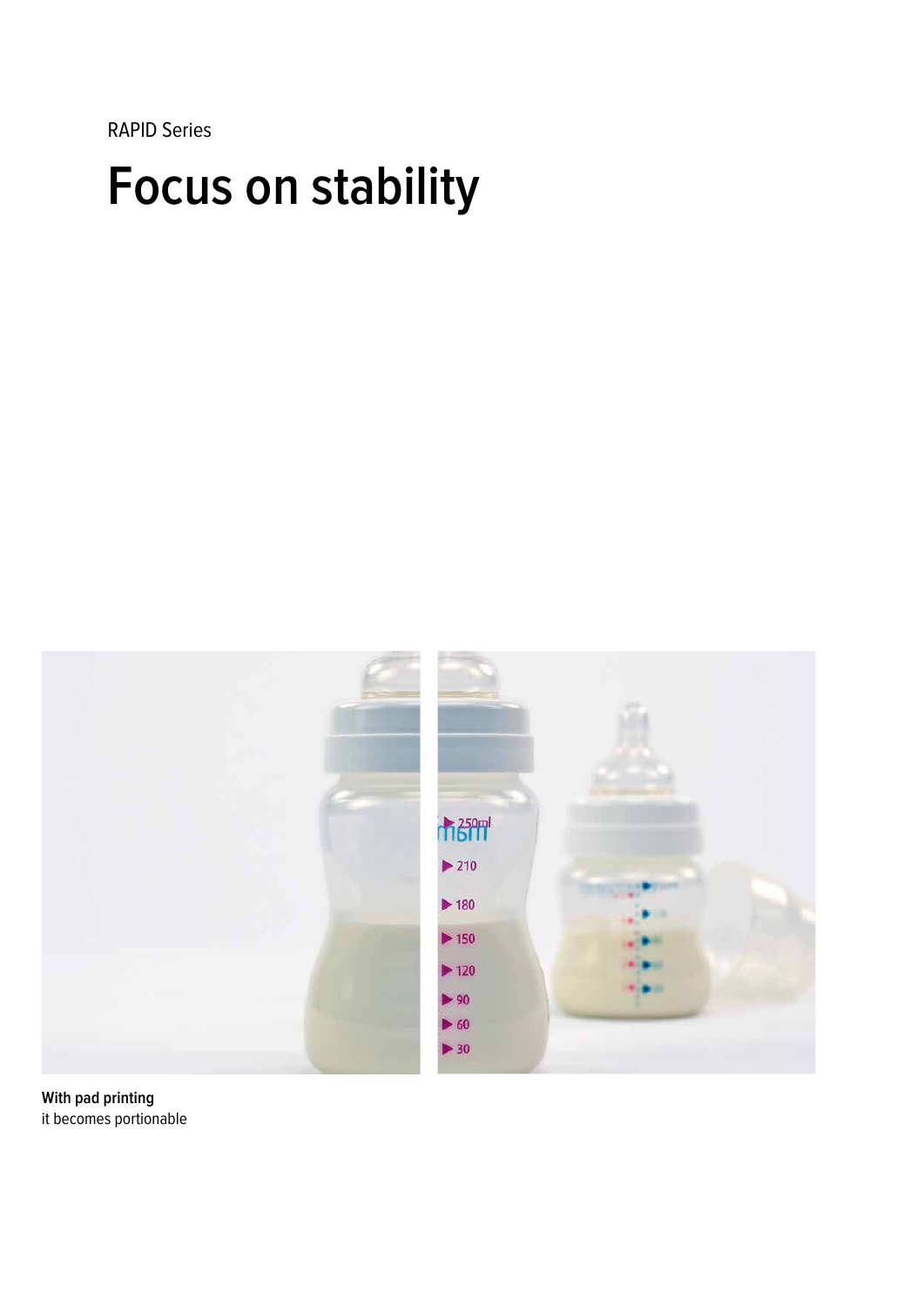### Technology

# **RAPID** Series

| <b>RAPID</b>                        |            | RAPID 2000/60-3   | <b>RAPID 2000/90</b>     | RAPID 2000/130    | RAPID 3000/60-1                  |
|-------------------------------------|------------|-------------------|--------------------------|-------------------|----------------------------------|
| Integrated model                    | Item No.   | 01 00 10          | 01 00 13                 | 01 00 12          | 01 06 20 <sup>1</sup> / 01 06 21 |
| Ink residue pick-up system          |            | optional          | optional                 | optional          | $\qquad \qquad -$                |
| Single cycle                        |            | yes               | yes                      | yes               | $\overline{\phantom{0}}$         |
| Multiple printing                   |            | yes               | yes                      | yes               | $\qquad \qquad -$                |
| Continuous run                      |            | yes               | yes                      | yes               | $\overline{\phantom{0}}$         |
| Piece counter                       |            | yes               | yes                      | yes               | $\overline{\phantom{0}}$         |
| Variable speed control              |            | yes               | yes                      | yes               | $\overline{\phantom{m}}$         |
| Cycles/hour                         | max.       | 1500-6000         | 1300-5400                | 1700-4500         | 8000                             |
| Ink/doctoring cup size              | 0 mm       | 60                | 90                       | 130 (option: 140) | 60                               |
| Variable doctoring contact pressure |            | yes               | yes                      | yes               | yes                              |
| Cliché size                         | mm         | 70 x 140          | 100 x 215                | 150 x 300         | 70 x 140                         |
| Print image size max.               | 0 mm       | 55                | 85                       | 120 (option: 130) | 55                               |
| Pad stroke onto workpiece           | mm         | 84                | 123                      | 160               | 84                               |
| Pad stroke onto cliché              | mm         | 24                | 38                       | 45                | 24                               |
| Pad installation height max.        | mm         | 63                | 90                       | 110               | 63                               |
| Force of pressure                   | ${\sf N}$  | 500               | 1500                     | 2000              | 500                              |
| <b>Drive</b>                        |            | electromechanic   | electromechanic          | electromechanic   | externally driven                |
| Connected load                      | kW         | 0,5               | 1,0                      | 1,0               | $\qquad \qquad -$                |
| Power supply                        | V/phase    | 230V/1/N/PE       | 230V/1/N/PE              | 230V/1/N/PE       | $\overline{\phantom{0}}$         |
| Interface                           |            | D-SUB 37-pole     | D-SUB 37-pole            | D-SUB 37-pole     | $\qquad \qquad -$                |
| Power frequency                     | Hz         | $50 - 60$         | $50 - 60$                | $50 - 60$         | $\qquad \qquad -$                |
| Control                             |            | PLC               | PLC                      | PLC               | $\overline{\phantom{0}}$         |
| Control voltage                     | V/DC       | 24                | 24                       | 24                | $\qquad \qquad -$                |
| Prefuse                             | А          | 16                | 16                       | 16                | $\qquad \qquad -$                |
| Pneumatic supply fine filter 5 µm   | bar        | $\qquad \qquad -$ | $\overline{\phantom{0}}$ | $\qquad \qquad -$ | $\qquad \qquad -$                |
| Air consumption/cycle               | <b>NL</b>  | —                 | $\overline{\phantom{0}}$ |                   | $\overline{\phantom{0}}$         |
| Width                               | mm         | 261               | 327                      | 394               | 339                              |
| Depth                               | mm         | 550               | 706                      | 940               | 357                              |
| Height                              | mm         | 595               | 675                      | 825               | 381                              |
| Weight                              | approx. kg | 60                | 120                      | 210               | 32                               |

1) without central lubrication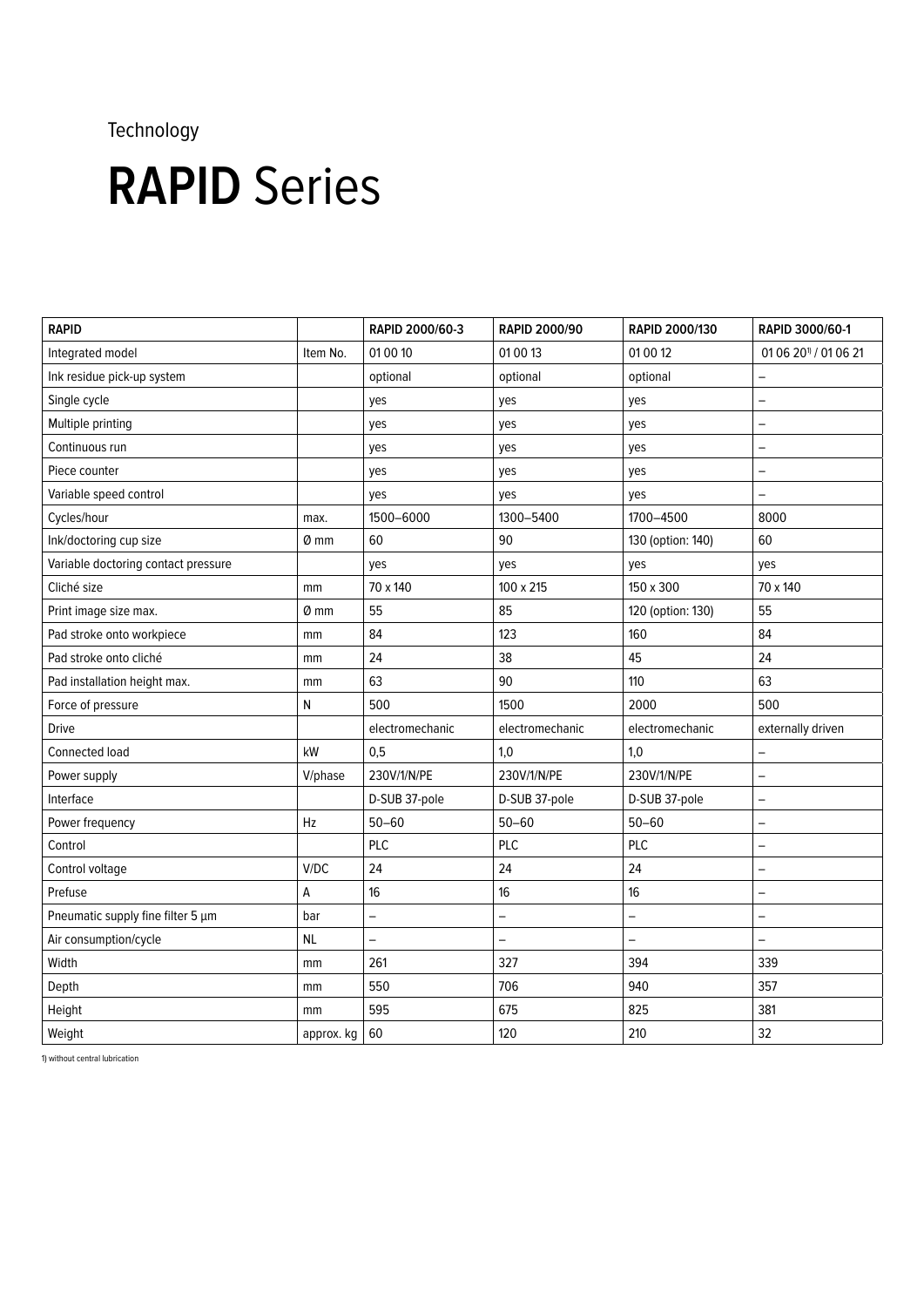Standard Pad Printing Machines

## **RAPID** Series

#### **12x RAPID**  Pad printing machines in a fully automatic machine



#### **5x RAPID**  Pad printing machines in an automation with rotary index table



### **Scope of supplies**

Tool kit Paper cup Spray bottle Assembly table Gripping tongs Ink/doctoring cup Thrust collar Pad coupling Printing pad Documentation

### **Accessories & Options**

Ink/doctoring cups (steel, plastic, aluminium, ClipLock®) Various cross and plate cross tables Inclination adjustments Pad shifting unit Rotary index table Ink residue pick-up system left/right/to the front Drives with chain, toothed belt